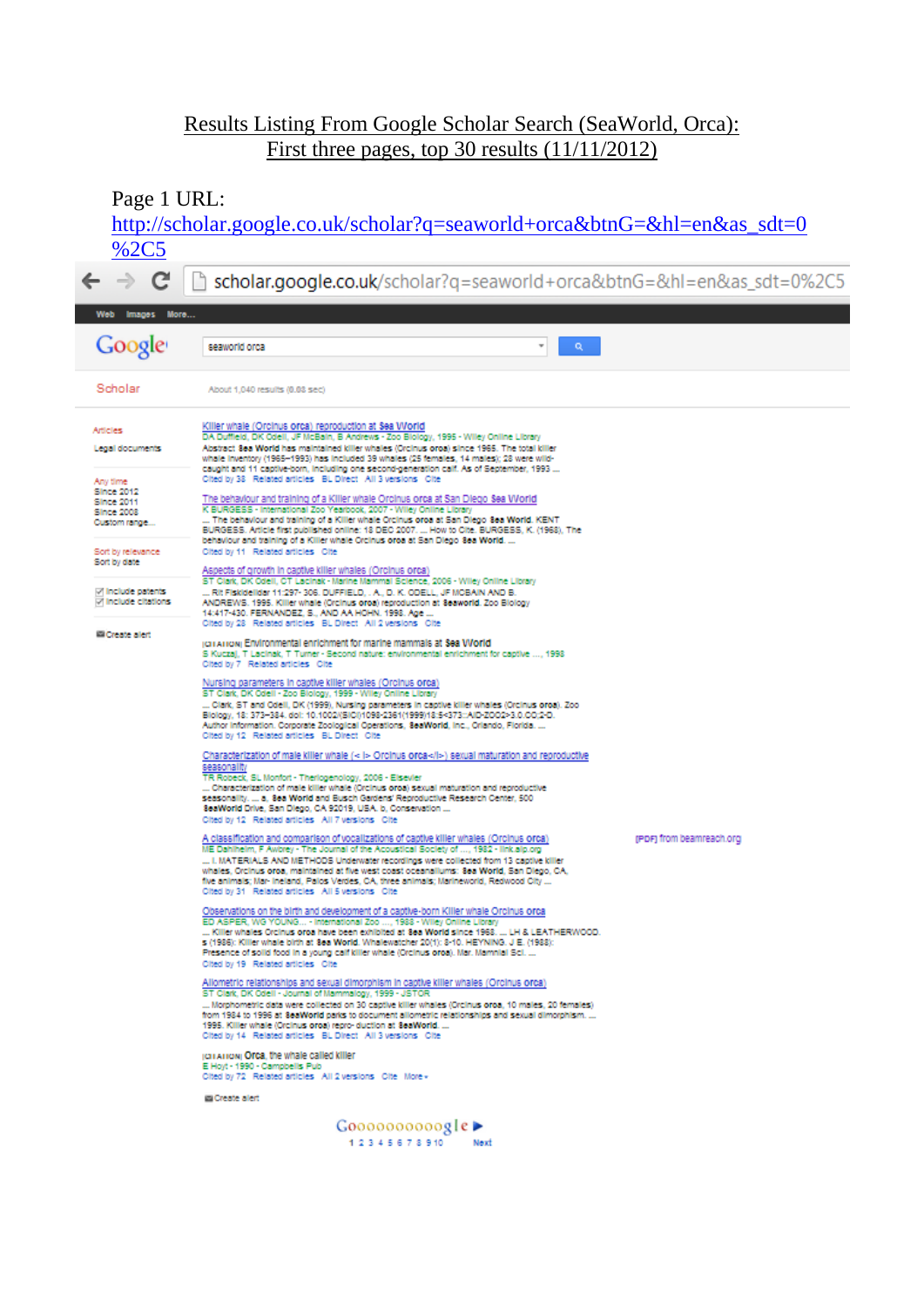## Page 2 URL:

[http://scholar.google.co.uk/scholar?start=10&q=seaworld+orca&hl=en&as\\_sdt=](http://scholar.google.co.uk/scholar?start=10&q=seaworld+orca&hl=en&as_sdt=0,5) [0,5](http://scholar.google.co.uk/scholar?start=10&q=seaworld+orca&hl=en&as_sdt=0,5)

 $\leftarrow \rightarrow \mathbf{C} \mid \mathbf{r}$  scholar.google.co.uk/scholar?start=10&q=seaworld+orca&hl=en&as\_sdt=0,5 Web Images More. Google seaworld orca ¥ Scholar Page 2 of about 1,040 results (0.08 sec) iru-i Food consumption, body measurements and weight changes of a female killer whale(Orcinus orca) profit from aquatiomammalsjournal.org<br>RA Kastelein, N Vaughan - Aquatic Mammals, 1989 - aquatiomammalsjournal.org **Articles** Legal documents Cited by 14 Related articles All 3 versions Cite Any time Since 2012<br>Since 2011 jorianowj Killer whales (Orcinus orca) in southern Alaska. Hubbs Sea World Res S Leatherwood, KC Balcomb III, CO Matkin, G Ellis - 1984 - Inst. Tech. Rep. 84-17:<br>Cited by 5 Related articles Cite Since 2008 Custom range. Reproductive physiology and development of artificial insemination technology in killer whales (Orcinus [HTML) from bioireprod.org orca)<br>TR Robeck, KJ Steinman, S Gearhart... - Blology of ..., 2004 - Soc Study Reprod Soft by relevance Sort by date The nuclears, Automatics, Standard Control of School Control of School Andrews Control Control Control Control Control Control Control Control Control Control Control Control Control Control Control Control Control Control Include patents Include citations Saksenaea vasiformis and Apophysomyces elegans zygomycotic infections in bottlenose dolphins (Tursiops<br>truncatus), a kilier whale (Orcinus orca), and Pacific white ...<br>TR Robeck, LM Dalton - Journal of Zoo and Wildlife Med El Create alert ... 101 From the Zoological Department, SeaWorld San Antonio, 10500 Sea World Drive, San Antonio,<br>Texas 78251, USA. Correspondence should be directed to Dr. Robeck. Abstract. During a<br>10-yr period, a killer whale (Orcinus Cited by 10 Related articles BL Direct All 4 versions Cite (CHAHON) Respiratory function in the killer whale Orcinus orca (Linnaeus)<br>C Lenfant, DW Kenney... - American Journal of ..., 1968 - Am Physiological Soc<br>... killer whale Orcinus orca (Linnaeus) C. LENFAXT, DW KENNEY, AND C ... when we be considered and Sanatorium, and Departments of Medicine and Physiology and<br>BiophyszGs, University of Washington, Seattle, Washington 98105; and 8ea World, Sun ...<br>Cited by 15 Related articles All 3 versions C jadoki Spectacular nature: Corporate culture and the Sea World experience<br>SG Davis - 1997 - books.google.com<br>... San Diego Historical Society, Photograph Collection. 50 2. Sea World's First Shamu is Lowered Into its Original Tank, 1965. San Diego Historical Society, Photograph Collection. ... 208 14. Animal mos a cinema rain, receit de l'alta de l'alta de l'est de l'alta de la cinema de Behaviorist Julie Scardina-Ludwig Works with a Newly Arrived Oroa, 1994. ...<br>Cited by 180 Related articles All 5 versions Cite More -Molecular cloning and sequencing of interleukin 6 cDNA fragments from the harbor seal (Phoca vitulina), profit from missouristate.edu<br>killier whale (Orcinus orca), and Southern sea otter (Enhydra ....<br>DP King, MD Schrenzel obtained from harbor seals (Phoca vitulina) sampled at The Marine Mammal Center, Sausalito<br>CA, and killer whales (Orcinus oroa) from 8ea World of California, San Diego, CA. ... Cited by 24 Related articles BL Direct All 12 versions Cite Auditory thresholds of a killer whale Orcinus orca Linnaeus<br>JD Hall, OS Johnson - The Journal of the Acoustical Society of America, 1972 - asadi.org<br>... The purpose of the study described below was to de-termine the pure-t (PDF) from beamreach.org AND PROCEDURE This study was conducted at 8ea World Inc. . Cited by 82 Related articles All 4 versions Oite Kelko, Shamu, and friends: Educating Visitors to Marine Parks and Aquaria?<br>M Lück, Y Jiang - Journal, of ecoTourisM, 2007 - Taylor & Francis reper from milleck ord ... Table 2 Marine parks and aquaria holding oross Marine park/aquarium Number of oross Marine<br>park/aquarium Number of oross Marin seaquarium, usa 1 Port of nagoya Public aquarium, nagoya,<br>Japan 1 seaWorld orlando, usa 10 pro- | Geographic variation in the color pattern of killer whales (Orcinus orca)<br>WE Evans, AV Yabiokov, AE Bowles - Reports of the International ..., 1982 - kasatka.com<br>... INTRODUCTION Evans and Yabiokov (1978) proposed a reper from kasatka.com Cited by 22 Related articles Cite More as Create alert

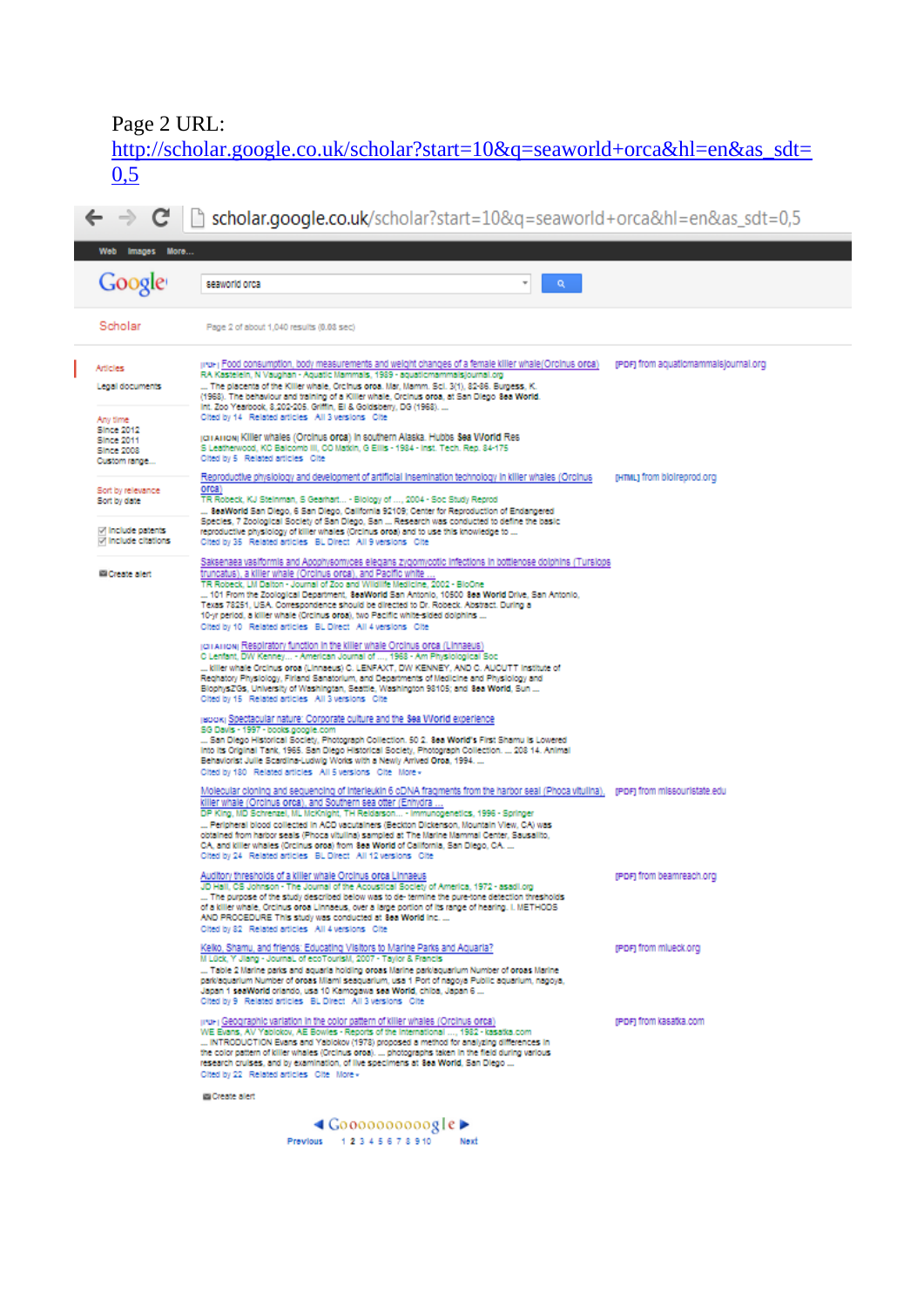## Page 3 URL:

[http://scholar.google.co.uk/scholar?start=20&q=seaworld+orca&hl=en&as\\_sdt=](http://scholar.google.co.uk/scholar?start=20&q=seaworld+orca&hl=en&as_sdt=0,5)  $\overline{0,5}$  $\overline{0,5}$  $\overline{0,5}$ 

| Images More<br>Web                                                                      |                                                                                                                                                                                                                                                                                                                                                                                                                                                                                                                                                                                        |                                      |
|-----------------------------------------------------------------------------------------|----------------------------------------------------------------------------------------------------------------------------------------------------------------------------------------------------------------------------------------------------------------------------------------------------------------------------------------------------------------------------------------------------------------------------------------------------------------------------------------------------------------------------------------------------------------------------------------|--------------------------------------|
| Google                                                                                  | Q.<br>seaworld orca                                                                                                                                                                                                                                                                                                                                                                                                                                                                                                                                                                    |                                      |
| Scholar                                                                                 | Page 3 of about 1,040 results (0.02 sec)                                                                                                                                                                                                                                                                                                                                                                                                                                                                                                                                               |                                      |
| Articles<br>Legal documents                                                             | pro-p Food consumption of a captive female killer whale (Orcinus orca)<br>RA Kastelein, S Walton, D Odell - Aguatic , 2000 - aguaticmammaisjournal.org<br>oroa) RA Kastelein1, S. Walton2, D. Odell3, SH Nieuwstraten1 and PR Wiepkema4 1Harderwijk<br>Marine Mammal Park, Strandboulevard Oost 1, 3841 AB Harderwijk, The Netherlands 2Marineland,<br>White Rocks, Bahar le Caphag NXR 08, Malta 3Sea World, 7007 8ea World<br>Cited by 6 Related articles BL Direct All 2 versions Cite More -                                                                                       | (PDF) from aquatiomammalslournal.org |
| Any time<br><b>Since 2012</b><br><b>Since 2011</b><br><b>Since 2008</b><br>Custom range | Preliminary findings of restriction fragment differences in mitochondrial DNA among killer whales (Orcinus<br>orca)<br>TA Stevens, DA Duffield, ED Asper -  Journal of Zoology, 1989 - NRC Research Press<br>J. Mol. Evol. 17: 214-226. LEATHERWOOD, S., BALCOMB, KC, MATKIN, CO, and ELLIS, G.<br>1984. Killer whales (Orcinus oroa) of southern Alaska: results of field research 1984. Hubbs 8ea                                                                                                                                                                                    |                                      |
| Sort by relevance<br>Sort by date                                                       | World Research Institute, San Diego, CA. Tech. Rep. No. 84-175 (preliminary). pp.<br>Cited by 38 Related articles All 2 versions Cite                                                                                                                                                                                                                                                                                                                                                                                                                                                  |                                      |
| <b>Include patents</b><br><b>Include citations</b>                                      | - I> in vitro sperm characterization and development of a sperm cryopreservation method using<br>directional solidification in the killer whale (< i> Orcinus orca><br>TR Robeck, SA Gearhart, KJ Steinman, E Katsumata - Therlogenology, 2011 - Elsevier<br>In vitro sperm characterization and development of a sperm cryopreservation method using                                                                                                                                                                                                                                  |                                      |
| Create alert                                                                            | directional solidification in the killer whale (Orcinus oroa).  a 8ea World and Busch Gardens<br>Reproductive Research Center, SeaWorld Parks & Entertainment, San Diego, California<br>Cited by 5 Related articles All 3 versions Cite                                                                                                                                                                                                                                                                                                                                                |                                      |
|                                                                                         | Hematology and clinical chemistry values in the killer whale. Orcinus orca L<br>LH Comell - Journal of Wildlife Diseases, 1983 - Wildlife Dis Assoc<br>HEMATOLOGY AND CLINICAL CHEMISTRY VALUES IN THE KILLER WHALE, ORCINUS ORCA<br>L. Lanny H. Cornell Sea World, Inc., San Diego, California 92109, USA ABSTRACT: Clinical<br>hematology and blood chemistry values are reported for the killer synale. These rep-<br>Cited by 26 Related articles All 3 versions Cite                                                                                                              | (PDF) from [wildlifedis.org          |
|                                                                                         | pro-p Keto & Tillkum Express the Stress of Orca Captivity<br>JS Jett, JM Ventre - The Oroa Project, 2011 - new freemorgan.org<br>Both Drs Jett and Ventre worked as trainers at 8ea World of Florida for a combined total of 12<br>years. They worked with several oroas, including Tillkum, and with Dawn Brancheau. After<br>SeaWorld, they began professional careers that allow for this unique perspective.<br>Cited by 2 Cite More -                                                                                                                                             | (PDF) from freemorgan.org            |
|                                                                                         | jadokj Killer in the Pool<br>T Zimmermann - 2010 - books.google.com<br>He settled on loeland, where killer whales were plentiful. By October 1976, 8eaWorld's first<br>loelandic oroa had been captured.  One of the keys to 8eaWorld's success was its ability to move<br>away from controversial wild oroa captures to captive births in its marine parks.<br>Cited by 2 Related articles Cite                                                                                                                                                                                       |                                      |
|                                                                                         | Attack on gray whales (Eschrichtius robustus) in Monterey Bay, California, by killer whales (Orcinus orca)<br>previously identified in Glacier Bay, Alaska<br>PD Goley, JM Straley - Canadian Journal of Zoology, 1994 - NRC Research Press<br>Izdatel'stvo Nauka, Moscow. [Translated by the Israel Program for Scientific Translations,<br>Jerusalem, 1969.1 Leatherwood, S., Balcomb, KC, 111, Matkin, CO, and Eilis, G. 1984. Killer<br>whales (Orcinus oroa) of southern Alaska. Hubbs- Seaworld Res. Inst. Tech. Rep. No. 84-175.<br>Cited by 60 Related articles BL Direct Cite |                                      |
|                                                                                         | <b>IGHAIRON Sleepless In SeaWorld</b><br>N Moreira - Science News, 2005 - JSTOR<br>Cite                                                                                                                                                                                                                                                                                                                                                                                                                                                                                                |                                      |
|                                                                                         | (GTATION) Running interference<br>N Seppa - Science News, 2005 - JSTOR<br>Cite                                                                                                                                                                                                                                                                                                                                                                                                                                                                                                         |                                      |
|                                                                                         | pro-) Evidence of Lethal Mosquito Transmitted Viral Disease in Captive Orcinus orca<br>J Jett, J Ventre, C Vall, L Dodson - wdcs-na.org<br>(2002). Routine inspection Report: SeaWorld San Antonio, March.  Mosquito-transmitted viral<br>diseases have killed at least two captive oroas (Orcinus oroa) in the United States. The 25<br>year-old (est.) male oroa, Kanduke, died suddenly in 1990 at 8ea World of Florida.<br>Related articles Olte More -                                                                                                                            | (PDF) from wdcs-na.org               |
|                                                                                         | <b>Es Create alert</b>                                                                                                                                                                                                                                                                                                                                                                                                                                                                                                                                                                 |                                      |
|                                                                                         | $\triangleleft$ Goooooooooogle $\triangleright$<br>Previous 12345678910<br>Next                                                                                                                                                                                                                                                                                                                                                                                                                                                                                                        |                                      |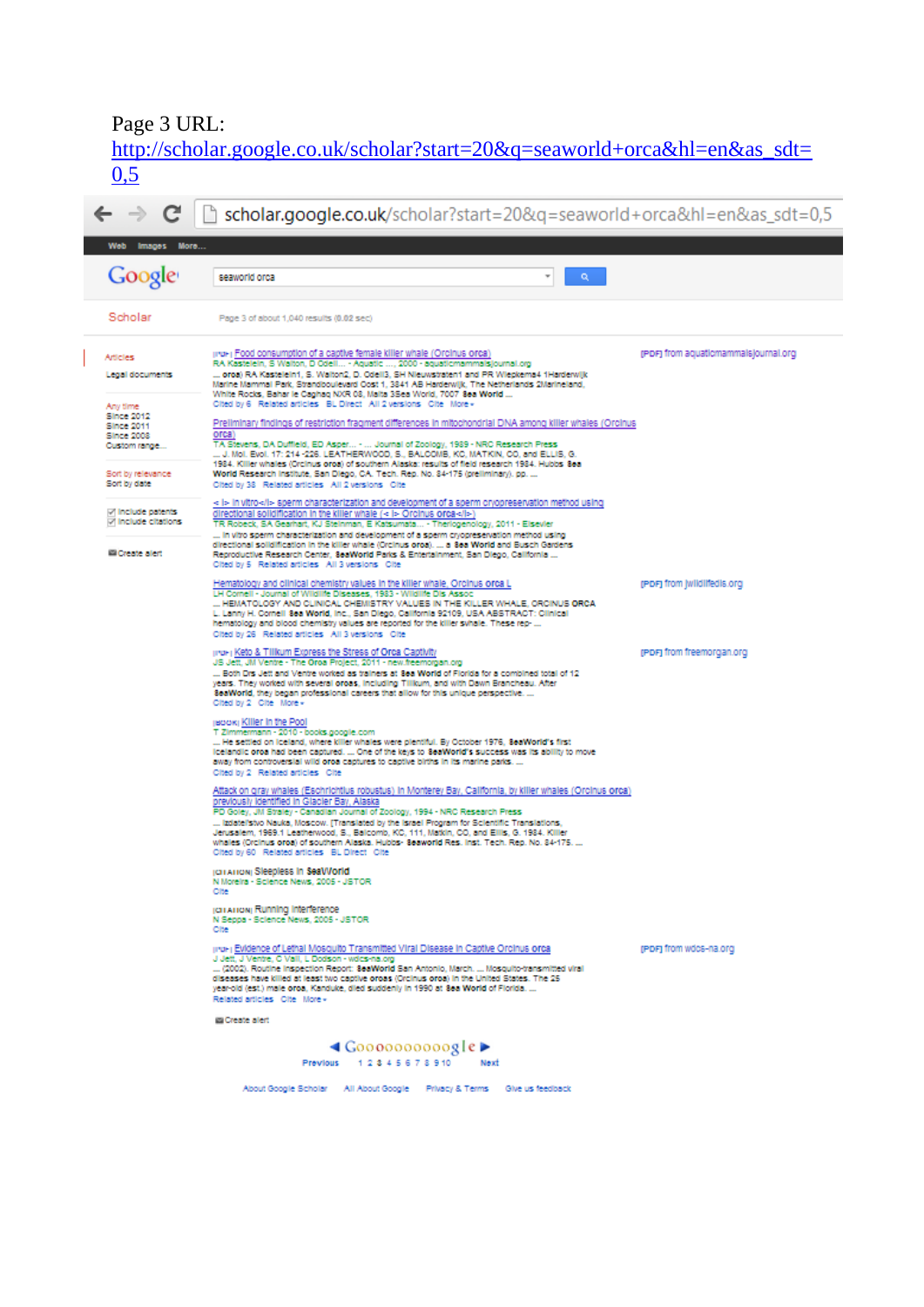[Killer whale \(Orcinus](http://onlinelibrary.wiley.com/doi/10.1002/zoo.1430140504/abstract) **orca**) reproduction at **Sea World**

DA Duffield, DK Odell, JF McBain, B Andrews - Zoo Biology, 1995 - Wiley Online Library Abstract **Sea World** has maintained killer whales (Orcinus **orca**) since 1965. The total killer whale inventory (1965–1993) has included 39 whales (25 females, 14 males); 28 were wildcaught and 11 captive-born, including one second-generation calf. As of September, 1993 **...** [Cited by 38](http://scholar.google.co.uk/scholar?cites=14321073092509068448&as_sdt=2005&sciodt=0,5&hl=en) [Related articles](http://scholar.google.co.uk/scholar?q=related:oGxo8RmsvsYJ:scholar.google.com/&hl=en&as_sdt=0,5) [BL Direct](http://direct.bl.uk/research/34/2C/EN032005690.html?source=googlescholar) [All 3 versions](http://scholar.google.co.uk/scholar?cluster=14321073092509068448&hl=en&as_sdt=0,5) [Cite](http://scholar.google.co.uk/scholar?q=seaworld+orca&btnG=&hl=en&as_sdt=0%2C5)

[The behaviour and training of a Killer whale Orcinus](http://onlinelibrary.wiley.com/doi/10.1111/j.1748-1090.1968.tb00484.x/abstract) **orca** at San Diego **Sea World** K BURGESS - International Zoo Yearbook, 2007 - Wiley Online Library

**...** The behaviour and training of a Killer whale Orcinus **orca** at San Diego **Sea World**. **KENT** 

BURGESS. Article first published online: 18 DEC 2007. **...** How to Cite. BURGESS, K. (1968), The

behaviour and training of a Killer whale Orcinus **orca** at San Diego **Sea World**. **...** [Cited by 11](http://scholar.google.co.uk/scholar?cites=7596126365104258827&as_sdt=2005&sciodt=0,5&hl=en) [Related articles](http://scholar.google.co.uk/scholar?q=related:C78E3a7camkJ:scholar.google.com/&hl=en&as_sdt=0,5) [Cite](http://scholar.google.co.uk/scholar?q=seaworld+orca&btnG=&hl=en&as_sdt=0%2C5)

[Aspects of growth in captive killer whales \(Orcinus](http://onlinelibrary.wiley.com/doi/10.1111/j.1748-7692.2000.tb00907.x/abstract) **orca**)

ST Clark, DK Odell, CT Lacinak - Marine Mammal Science, 2006 - Wiley Online Library **...** Rit Fiskideildar 11:297- 306. DUFFIELD, . A., D. K. ODELL, JF MCBAIN AND B. ANDREWS. 1995. Killer whale (Orcinus **orca**) reproduction at **Seaworld**. Zoo Biology 14:417-430. FERNANDEZ, S., AND AA HOHN. 1998. Age **...** [Cited by 28](http://scholar.google.co.uk/scholar?cites=13626364245799741745&as_sdt=2005&sciodt=0,5&hl=en) [Related articles](http://scholar.google.co.uk/scholar?q=related:MSn6AhaSGr0J:scholar.google.com/&hl=en&as_sdt=0,5) [BL Direct](http://direct.bl.uk/research/13/54/RN073571789.html?source=googlescholar) [All 2 versions](http://scholar.google.co.uk/scholar?cluster=13626364245799741745&hl=en&as_sdt=0,5) [Cite](http://scholar.google.co.uk/scholar?q=seaworld+orca&btnG=&hl=en&as_sdt=0%2C5)

**[CITATION]** Environmental enrichment for marine mammals at **Sea World** S Kuczaj, T Lacinak, T Turner - Second nature: environmental enrichment for captive …, 1998

[Cited by 7](http://scholar.google.co.uk/scholar?cites=16704126973632646885&as_sdt=2005&sciodt=0,5&hl=en) [Related articles](http://scholar.google.co.uk/scholar?q=related:5Q5l8vr60OcJ:scholar.google.com/&hl=en&as_sdt=0,5) [Cite](http://scholar.google.co.uk/scholar?q=seaworld+orca&btnG=&hl=en&as_sdt=0%2C5)

[Nursing parameters in captive killer whales \(Orcinus](http://onlinelibrary.wiley.com/doi/10.1002/(SICI)1098-2361(1999)18:5%3C373::AID-ZOO2%3E3.0.CO;2-D/abstract) **orca**)

ST Clark, DK Odell - Zoo Biology, 1999 - Wiley Online Library **...** Clark, ST and Odell, DK (1999), Nursing parameters in captive killer whales (Orcinus **orca**). Zoo Biology, 18: 373–384. doi: 10.1002/(SICI)1098-2361(1999)18:5<373::AID-ZOO2>3.0.CO;2-D. Author Information. Corporate Zoological Operations, **SeaWorld**, Inc., Orlando, Florida. **...** [Cited by 12](http://scholar.google.co.uk/scholar?cites=2112349449912553306&as_sdt=2005&sciodt=0,5&hl=en) [Related articles](http://scholar.google.co.uk/scholar?q=related:Wo-HC6KSUB0J:scholar.google.com/&hl=en&as_sdt=0,5) [BL Direct](http://direct.bl.uk/research/18/1E/RN074046332.html?source=googlescholar) [Cite](http://scholar.google.co.uk/scholar?q=seaworld+orca&btnG=&hl=en&as_sdt=0%2C5)

Characterization of male killer whale  $\langle \langle i \rangle$  Orcinus **orca** $\langle i \rangle$  sexual maturation and [reproductive seasonality](http://www.sciencedirect.com/science/article/pii/S0093691X05004759)

TR Robeck, SL Monfort - Theriogenology, 2006 - Elsevier

**...** Characterization of male killer whale (Orcinus **orca**) sexual maturation and reproductive seasonality. **...** a, **Sea World** and Busch Gardens' Reproductive Research Center, 500 **SeaWorld** Drive, San Diego, CA 92019, USA. b, Conservation **...** [Cited by 12](http://scholar.google.co.uk/scholar?cites=7106193624679591037&as_sdt=2005&sciodt=0,5&hl=en) [Related articles](http://scholar.google.co.uk/scholar?q=related:fSwskHNFnmIJ:scholar.google.com/&hl=en&as_sdt=0,5) [All 7 versions](http://scholar.google.co.uk/scholar?cluster=7106193624679591037&hl=en&as_sdt=0,5) [Cite](http://scholar.google.co.uk/scholar?q=seaworld+orca&btnG=&hl=en&as_sdt=0%2C5)

**[PDF]** [from beamreach.org](http://www.beamreach.org/data/101/Science/processing/Kathryn/BEAM%20REACH/Papers/captiveOovocalizaions.pdf)

[A classification and comparison of vocalizations of captive killer whales \(Orcinus](http://link.aip.org/link/jasman/v72/i3/p661/s1) **orca**) ME Dahlheim, F Awbrey - The Journal of the Acoustical Society of …, 1982 - link.aip.org

**...** I. MATERIALS AND METHODS Underwater recordings were collected from 13 captive killer

whales, Orcinus **orca**, maintained at five west coast oceanailums: **Sea World**, San Diego, CA,

five animals; Mar- ineland, Palos Verdes, CA, three animals; Marineworld, Redwood City **...** [Cited by 31](http://scholar.google.co.uk/scholar?cites=18053934512648673000&as_sdt=2005&sciodt=0,5&hl=en) [Related articles](http://scholar.google.co.uk/scholar?q=related:6NaWEMl1jPoJ:scholar.google.com/&hl=en&as_sdt=0,5) [All 5 versions](http://scholar.google.co.uk/scholar?cluster=18053934512648673000&hl=en&as_sdt=0,5) [Cite](http://scholar.google.co.uk/scholar?q=seaworld+orca&btnG=&hl=en&as_sdt=0%2C5)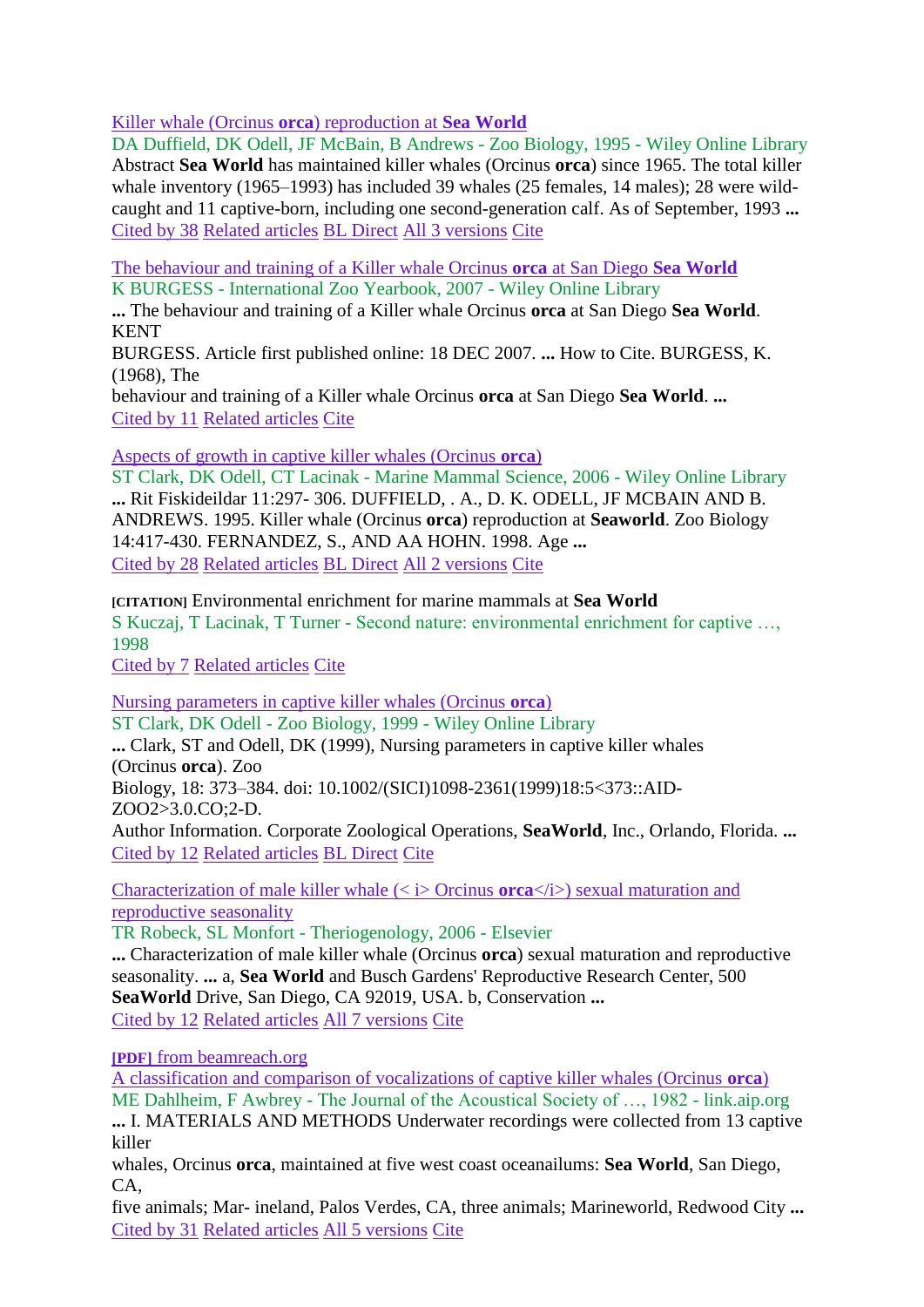[Observations on the birth and development of a captive](http://onlinelibrary.wiley.com/doi/10.1111/j.1748-1090.1988.tb03227.x/abstract)‐born Killer whale Orcinus **orca** ED ASPER, WG YOUNG… - International Zoo …, 1988 - Wiley Online Library

**...** Killer whales Orcinus **orca** have been exhibited at **Sea World** since 1968. **...** LH & LEATHERWOOD.

s (1986): Killer whale birth at **Sea World**. Whalewatcher 20(1): 8-10. HEYNING. J E. (1988):

Presence of solid food in a young calf killer whale (Orcinus **orca**). Mar. Mamnial Sci. **...** [Cited by 19](http://scholar.google.co.uk/scholar?cites=12042712893446467997&as_sdt=2005&sciodt=0,5&hl=en) [Related articles](http://scholar.google.co.uk/scholar?q=related:nbHkUZJPIKcJ:scholar.google.com/&hl=en&as_sdt=0,5) [Cite](http://scholar.google.co.uk/scholar?q=seaworld+orca&btnG=&hl=en&as_sdt=0%2C5)

[Allometric relationships and sexual dimorphism in captive killer whales \(Orcinus](http://www.jstor.org/stable/10.2307/1383247) **orca**) ST Clark, DK Odell - Journal of Mammalogy, 1999 - JSTOR

**...** Morphometric data were collected on 30 captive killer whales (Orcinus **orca**, 10 males, 20 females)

from 1984 to 1996 at **SeaWorld** parks to document allometric relationships and sexual dimorphism. **...**

1995. Killer whale (Orcinus **orca**) repro- duction at **SeaWorld**. **...** [Cited by 14](http://scholar.google.co.uk/scholar?cites=3043564285357200630&as_sdt=2005&sciodt=0,5&hl=en) [Related articles](http://scholar.google.co.uk/scholar?q=related:9hTIj5fpPCoJ:scholar.google.com/&hl=en&as_sdt=0,5) [BL Direct](http://direct.bl.uk/research/16/5D/RN066687053.html?source=googlescholar) [All 3 versions](http://scholar.google.co.uk/scholar?cluster=3043564285357200630&hl=en&as_sdt=0,5) [Cite](http://scholar.google.co.uk/scholar?q=seaworld+orca&btnG=&hl=en&as_sdt=0%2C5)

**[CITATION] Orca**, the whale called killer

E Hoyt - 1990 - Campbells Pub [Cited by 72](http://scholar.google.co.uk/scholar?cites=16416220534218877702&as_sdt=2005&sciodt=0,5&hl=en) [Related articles](http://scholar.google.co.uk/scholar?q=related:BuuWWJkh0uMJ:scholar.google.com/&hl=en&as_sdt=0,5) [All 2 versions](http://scholar.google.co.uk/scholar?cluster=16416220534218877702&hl=en&as_sdt=0,5) [Cite](http://scholar.google.co.uk/scholar?q=seaworld+orca&btnG=&hl=en&as_sdt=0%2C5)

**[PDF]** [Food consumption, body measurements and weight changes of a female killer](http://scholar.google.co.uk/scholar?q=seaworld+orca&btnG=&hl=en&as_sdt=0%2C5)  [whale\(Orcinus](http://scholar.google.co.uk/scholar?q=seaworld+orca&btnG=&hl=en&as_sdt=0%2C5)**orca**)

RA Kastelein, N Vaughan - Aquatic Mammals, 1989 - [aquaticmammalsjournal.org](http://scholar.google.co.uk/scholar?q=seaworld+orca&btnG=&hl=en&as_sdt=0%2C5) **...** The placenta of the Killer whale, Orcìnus **orca**[. Mar, Mamm. Sci. 3\(1\), 82-86. Burgess, K.](http://scholar.google.co.uk/scholar?q=seaworld+orca&btnG=&hl=en&as_sdt=0%2C5) [\(1968\). The behaviour and training of a Killer whale, Orcinus](http://scholar.google.co.uk/scholar?q=seaworld+orca&btnG=&hl=en&as_sdt=0%2C5) **orca**, at San Diego **Sea World**. [Int. Zoo Yearbook, 8,202-205. Griffin, EI & Goldsberry, DG \(1968\).](http://scholar.google.co.uk/scholar?q=seaworld+orca&btnG=&hl=en&as_sdt=0%2C5) **...** [Cited by 14](http://scholar.google.co.uk/scholar?q=seaworld+orca&btnG=&hl=en&as_sdt=0%2C5) [Related articles](http://scholar.google.co.uk/scholar?q=seaworld+orca&btnG=&hl=en&as_sdt=0%2C5) [All 3 versions](http://scholar.google.co.uk/scholar?q=seaworld+orca&btnG=&hl=en&as_sdt=0%2C5) [Cite](http://scholar.google.co.uk/scholar?q=seaworld+orca&btnG=&hl=en&as_sdt=0%2C5)

**[CITATION]** Killer whales (Orcinus **orca**[\) in southern Alaska. Hubbs](http://scholar.google.co.uk/scholar?q=seaworld+orca&btnG=&hl=en&as_sdt=0%2C5) **Sea World** Res [S Leatherwood, KC Balcomb III, CO Matkin, G Ellis -](http://scholar.google.co.uk/scholar?q=seaworld+orca&btnG=&hl=en&as_sdt=0%2C5) 1984 - Inst. Tech. Rep. 84-175 [Cited by 5](http://scholar.google.co.uk/scholar?q=seaworld+orca&btnG=&hl=en&as_sdt=0%2C5) [Related articles](http://scholar.google.co.uk/scholar?q=seaworld+orca&btnG=&hl=en&as_sdt=0%2C5) [Cite](http://scholar.google.co.uk/scholar?q=seaworld+orca&btnG=&hl=en&as_sdt=0%2C5)

**[HTML]** [from biolreprod.org](http://scholar.google.co.uk/scholar?q=seaworld+orca&btnG=&hl=en&as_sdt=0%2C5)

[Reproductive physiology and development of artificial insemination technology in killer](http://scholar.google.co.uk/scholar?q=seaworld+orca&btnG=&hl=en&as_sdt=0%2C5)  [whales \(Orcinus](http://scholar.google.co.uk/scholar?q=seaworld+orca&btnG=&hl=en&as_sdt=0%2C5)**orca**)

[TR Robeck, KJ Steinman, S Gearhart… -](http://scholar.google.co.uk/scholar?q=seaworld+orca&btnG=&hl=en&as_sdt=0%2C5) Biology of …, 2004 - Soc Study Reprod

**... SeaWorld** [San Diego, 6 San Diego, California 92109; Center for Reproduction of](http://scholar.google.co.uk/scholar?q=seaworld+orca&btnG=&hl=en&as_sdt=0%2C5)  [Endangered](http://scholar.google.co.uk/scholar?q=seaworld+orca&btnG=&hl=en&as_sdt=0%2C5)

[Species, 7 Zoological Society of San Diego, San](http://scholar.google.co.uk/scholar?q=seaworld+orca&btnG=&hl=en&as_sdt=0%2C5) **...** Research was conducted to define the [basic](http://scholar.google.co.uk/scholar?q=seaworld+orca&btnG=&hl=en&as_sdt=0%2C5)

[reproductive physiology of killer whales \(Orcinus](http://scholar.google.co.uk/scholar?q=seaworld+orca&btnG=&hl=en&as_sdt=0%2C5) **orca**) and to use this knowledge to **...** [Cited by 35](http://scholar.google.co.uk/scholar?q=seaworld+orca&btnG=&hl=en&as_sdt=0%2C5) [Related articles](http://scholar.google.co.uk/scholar?q=seaworld+orca&btnG=&hl=en&as_sdt=0%2C5) [BL Direct](http://scholar.google.co.uk/scholar?q=seaworld+orca&btnG=&hl=en&as_sdt=0%2C5) [All 9 versions](http://scholar.google.co.uk/scholar?q=seaworld+orca&btnG=&hl=en&as_sdt=0%2C5) [Cite](http://scholar.google.co.uk/scholar?q=seaworld+orca&btnG=&hl=en&as_sdt=0%2C5)

[Saksenaea vasiformis and Apophysomyces elegans zygomycotic infections in bottlenose](http://scholar.google.co.uk/scholar?q=seaworld+orca&btnG=&hl=en&as_sdt=0%2C5)  [dolphins \(Tursiops truncatus\), a killer whale \(Orcinus](http://scholar.google.co.uk/scholar?q=seaworld+orca&btnG=&hl=en&as_sdt=0%2C5) **orca**), and Pacific white …

TR Robeck, LM Dalton - [Journal of Zoo and Wildlife Medicine, 2002 -](http://scholar.google.co.uk/scholar?q=seaworld+orca&btnG=&hl=en&as_sdt=0%2C5) BioOne

**...** [101 From the Zoological Department,](http://scholar.google.co.uk/scholar?q=seaworld+orca&btnG=&hl=en&as_sdt=0%2C5) **SeaWorld** San Antonio, 10500 **Sea World** Drive, [San Antonio,](http://scholar.google.co.uk/scholar?q=seaworld+orca&btnG=&hl=en&as_sdt=0%2C5)

[Texas 78251, USA. Correspondence should be directed to Dr. Robeck. Abstract. During a](http://scholar.google.co.uk/scholar?q=seaworld+orca&btnG=&hl=en&as_sdt=0%2C5) [10-yr period, a killer whale \(Orcinus](http://scholar.google.co.uk/scholar?q=seaworld+orca&btnG=&hl=en&as_sdt=0%2C5) **orca**), two Pacific white-sided dolphins **...** [Cited by 10](http://scholar.google.co.uk/scholar?q=seaworld+orca&btnG=&hl=en&as_sdt=0%2C5) [Related articles](http://scholar.google.co.uk/scholar?q=seaworld+orca&btnG=&hl=en&as_sdt=0%2C5) [BL Direct](http://scholar.google.co.uk/scholar?q=seaworld+orca&btnG=&hl=en&as_sdt=0%2C5) [All 4 versions](http://scholar.google.co.uk/scholar?q=seaworld+orca&btnG=&hl=en&as_sdt=0%2C5) [Cite](http://scholar.google.co.uk/scholar?q=seaworld+orca&btnG=&hl=en&as_sdt=0%2C5)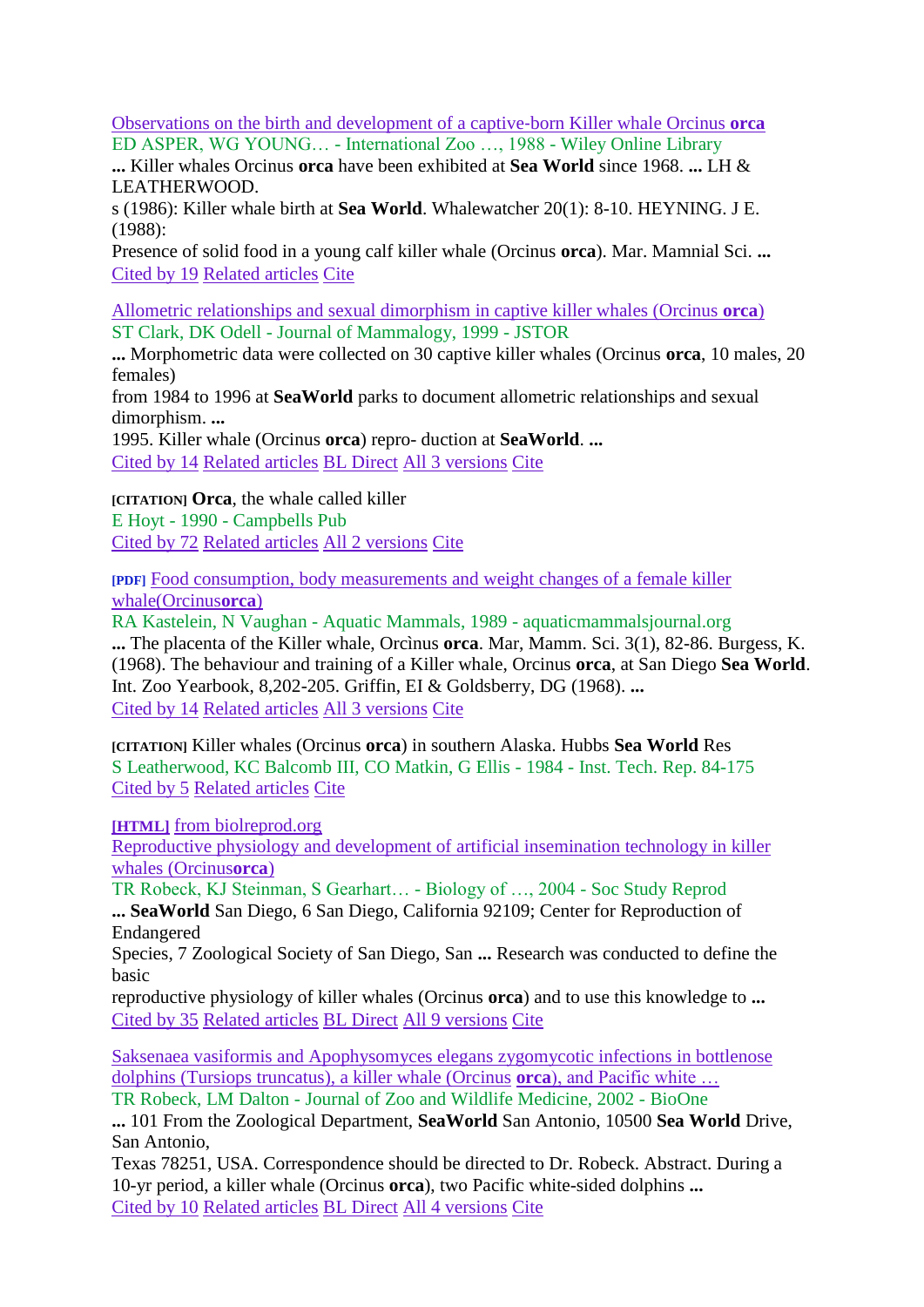**[CITATION]** [Respiratory function in the killer whale Orcinus](http://ajplegacy.physiology.org/content/215/6/1506.short) **orca** (Linnaeus)

C Lenfant, DW Kenney… - American Journal of …, 1968 - Am Physiological Soc

**...** killer whale Orcinus **orca** (Linnaeus) C. LENFAXT, DW KENNEY, AND C. AUCUTT Institute of

Reqhatory Physiology, Firland Sanatorium, and Departments of Medicine and Physiology and

BiophysZ'Gs, University of Washingtan, Seattle, Washington 98105; and **Sea World**, Sun **...** [Cited by 15](http://scholar.google.co.uk/scholar?cites=7661314906403531987&as_sdt=2005&sciodt=0,5&hl=en) [Related articles](http://scholar.google.co.uk/scholar?q=related:02yW5FB1UmoJ:scholar.google.com/&hl=en&as_sdt=0,5) [All 3 versions](http://scholar.google.co.uk/scholar?cluster=7661314906403531987&hl=en&as_sdt=0,5) [Cite](http://scholar.google.co.uk/scholar?start=10&q=seaworld+orca&hl=en&as_sdt=0,5)

**[BOOK]** [Spectacular nature: Corporate culture and the](http://books.google.co.uk/books?hl=en&lr=&id=00lqHfQYshYC&oi=fnd&pg=PR9&dq=seaworld+orca&ots=JK0gnI1AiC&sig=ahF7HTRlp-m3z83fBYPXRPGohh0) **Sea World** experience SG Davis - 1997 - books.google.com

**...** San Diego Historical Society, Photograph Collection. 50 2. **Sea World's** First Shamu Is Lowered

into Its Original Tank, 1965. San Diego Historical Society, Photograph Collection. **...** 208 14. Animal

Behaviorist Julie Scardina-Ludwig Works with a Newly Arrived **Orca**, 1994. **...** [Cited by 180](http://scholar.google.co.uk/scholar?cites=11578634276670796977&as_sdt=2005&sciodt=0,5&hl=en) [Related articles](http://scholar.google.co.uk/scholar?q=related:sfQfRYeSr6AJ:scholar.google.com/&hl=en&as_sdt=0,5) [All 5 versions](http://scholar.google.co.uk/scholar?cluster=11578634276670796977&hl=en&as_sdt=0,5) [Cite](http://scholar.google.co.uk/scholar?start=10&q=seaworld+orca&hl=en&as_sdt=0,5)

[More](http://scholar.google.co.uk/scholar?start=10&q=seaworld+orca&hl=en&as_sdt=0,5)

**[PDF]** [from missouristate.edu](http://people.missouristate.edu/MarkMcKnight/KingSchrenzelMcKnightMarine.pdf)

[Molecular cloning and sequencing of interleukin 6 cDNA fragments from the harbor seal](http://www.springerlink.com/index/VY75LPCXH3VHMUQY.pdf)  [\(Phoca vitulina\), killer whale \(Orcinus](http://www.springerlink.com/index/VY75LPCXH3VHMUQY.pdf) **orca**), and Southern sea otter (Enhydra …

DP King, MD Schrenzel, ML McKnight, TH Reidarson… - Immunogenetics, 1996 - Springer **...** Peripheral blood collected in ACD vacutainers (Beckton Dickenson, Mountain View, CA) was

obtained from harbor seals (Phoca vitulina) sampled at The Marine Mammal Center, Sausalito,

CA, and killer whales (Orcinus **orca**) from **Sea World** of California, San Diego, CA. **...** [Cited by 24](http://scholar.google.co.uk/scholar?cites=16493064249204283144&as_sdt=2005&sciodt=0,5&hl=en) [Related articles](http://scholar.google.co.uk/scholar?q=related:CBeE94wi4-QJ:scholar.google.com/&hl=en&as_sdt=0,5) [BL Direct](http://direct.bl.uk/research/3F/53/RN002906661.html?source=googlescholar) [All 12 versions](http://scholar.google.co.uk/scholar?cluster=16493064249204283144&hl=en&as_sdt=0,5) [Cite](http://scholar.google.co.uk/scholar?start=10&q=seaworld+orca&hl=en&as_sdt=0,5)

**[PDF]** [from beamreach.org](http://www.beamreach.org/data/101/Science/processing/Libby/Research%20Papers/noise%20research/research%204-27/Auditory%20Thresholds.%20Hall1971.pdf)

[Auditory thresholds of a killer whale Orcinus](http://asadl.org/jasa/resource/1/jasman/v51/i2B/p515_s1) **orca** Linnaeus

JD Hall, CS Johnson - The Journal of the Acoustical Society of America, 1972 - asadl.org

**...** The purpose of the study described below was to de- termine the pure-tone detection thresholds

of a killer whale, Orcinus **orca** Linnaeus, over a large portion of its range of hearing. I. **METHODS** 

AND PROCEDURE This study was conducted at **Sea World** Inc. **...** [Cited by 82](http://scholar.google.co.uk/scholar?cites=11366890183156108495&as_sdt=2005&sciodt=0,5&hl=en) [Related articles](http://scholar.google.co.uk/scholar?q=related:zwzlr2VOv50J:scholar.google.com/&hl=en&as_sdt=0,5) [All 4 versions](http://scholar.google.co.uk/scholar?cluster=11366890183156108495&hl=en&as_sdt=0,5) [Cite](http://scholar.google.co.uk/scholar?start=10&q=seaworld+orca&hl=en&as_sdt=0,5)

**[PDF]** [from mlueck.org](http://www.mlueck.org/pdf/joe125.pdf)

[Keiko, Shamu, and friends: Educating Visitors to Marine Parks and Aquaria?](http://www.tandfonline.com/doi/abs/10.2167/joe125.0) M Lück, Y Jiang - JournaL of ecoTourisM, 2007 - Taylor & Francis

**...** Table 2 Marine parks and aquaria holding **orcas** Marine park/aquarium Number of **orcas** Marine

park/aquarium Number of **orcas** Miami seaquarium, usa 1 Port of nagoya Public aquarium, nagoya,

Japan 1 **seaWorld** orlando, usa 10 Kamogawa **sea World**, chiba, Japan 6 **...** [Cited by 9](http://scholar.google.co.uk/scholar?cites=3593859056176201056&as_sdt=2005&sciodt=0,5&hl=en) [Related articles](http://scholar.google.co.uk/scholar?q=related:YP0zQMXz3zEJ:scholar.google.com/&hl=en&as_sdt=0,5) [BL Direct](http://direct.bl.uk/research/55/03/RN214965483.html?source=googlescholar) [All 3 versions](http://scholar.google.co.uk/scholar?cluster=3593859056176201056&hl=en&as_sdt=0,5) [Cite](http://scholar.google.co.uk/scholar?start=10&q=seaworld+orca&hl=en&as_sdt=0,5)

**[PDF]** [from kasatka.com](http://www.kasatka.com/kirsten/ColorVariation.pdf)

**[PDF]** [Geographic variation in the color pattern of killer whales \(Orcinus](http://www.kasatka.com/kirsten/ColorVariation.pdf) **orca**) WE Evans, AV Yablokov, AE Bowles - Reports of the International …, 1982 - kasatka.com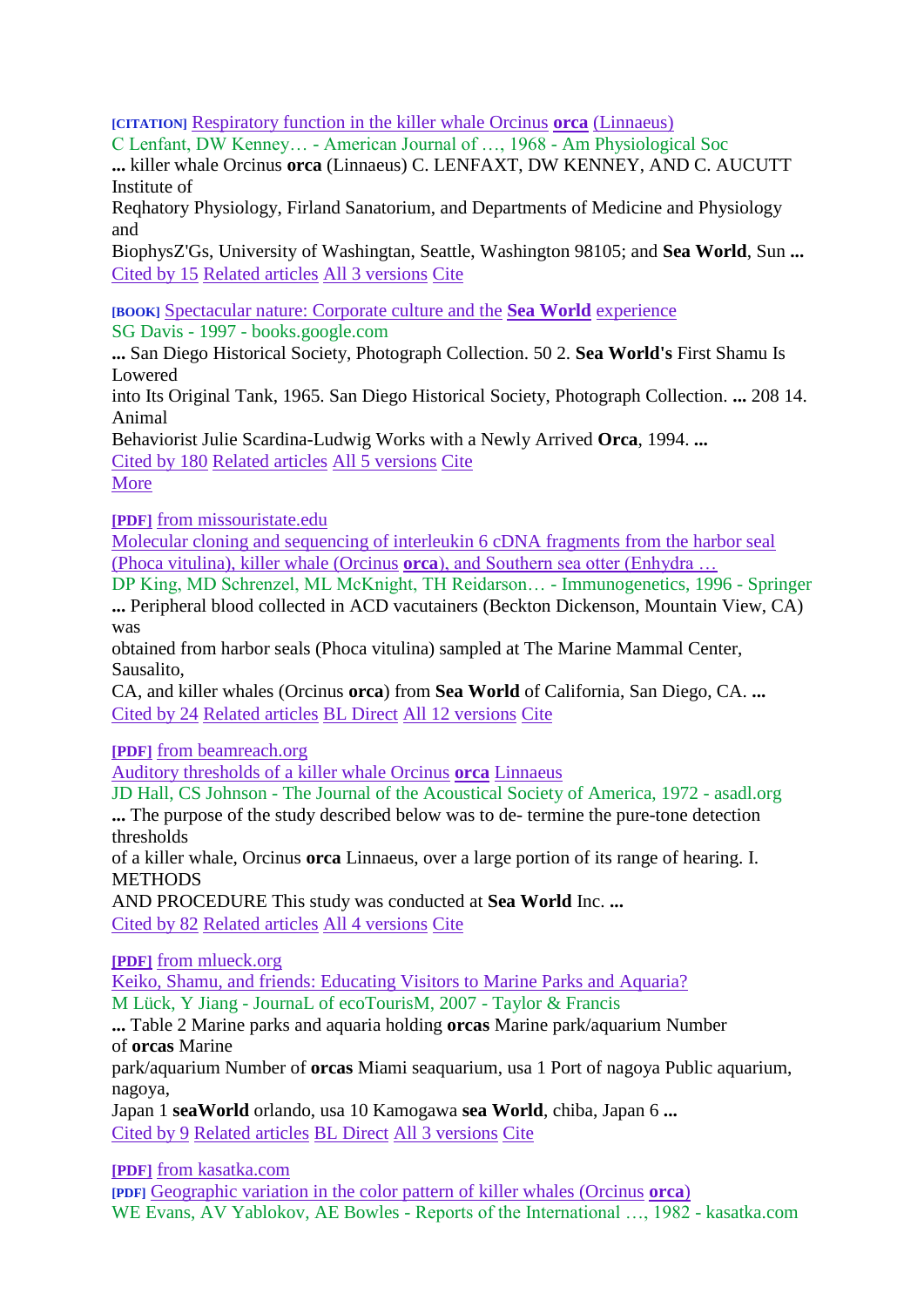**...** INTRODUCTION Evans and Yablokov (1978) proposed a method for analyzing differences in

the color pattern of killer whales (Orcinus **orca**). **...** photographs taken in the field during various

research cruises, and by examination, of live specimens at **Sea World**, San Diego **...** [Cited by 22](http://scholar.google.co.uk/scholar?cites=10671807420511668399&as_sdt=2005&sciodt=0,5&hl=en) [Related articles](http://scholar.google.co.uk/scholar?q=related:r8j5qk7gGZQJ:scholar.google.com/&hl=en&as_sdt=0,5) [Cite](http://scholar.google.co.uk/scholar?start=10&q=seaworld+orca&hl=en&as_sdt=0,5)

**[PDF]** [Food consumption of a captive female killer whale \(Orcinus](http://scholar.google.co.uk/scholar?start=10&q=seaworld+orca&hl=en&as_sdt=0,5) **orca**)

[RA Kastelein, S Walton, D Odell… -](http://scholar.google.co.uk/scholar?start=10&q=seaworld+orca&hl=en&as_sdt=0,5) Aquatic …, 2000 - aquaticmammalsjournal.org

**... orca**[\) RA Kastelein1, S. Walton2, D. Odell3, SH Nieuwstraten1 and PR Wiepkema4](http://scholar.google.co.uk/scholar?start=10&q=seaworld+orca&hl=en&as_sdt=0,5)  [1Harderwijk](http://scholar.google.co.uk/scholar?start=10&q=seaworld+orca&hl=en&as_sdt=0,5)

[Marine Mammal Park, Strandboulevard Oost 1, 3841 AB Harderwijk, The Netherlands](http://scholar.google.co.uk/scholar?start=10&q=seaworld+orca&hl=en&as_sdt=0,5)  [2Marineland,](http://scholar.google.co.uk/scholar?start=10&q=seaworld+orca&hl=en&as_sdt=0,5)

[White Rocks, Bahar ie Caghaq NXR 08, Malta 3Sea World, 7007](http://scholar.google.co.uk/scholar?start=10&q=seaworld+orca&hl=en&as_sdt=0,5) **Sea World ...** [Cited by 6](http://scholar.google.co.uk/scholar?start=10&q=seaworld+orca&hl=en&as_sdt=0,5) [Related articles](http://scholar.google.co.uk/scholar?start=10&q=seaworld+orca&hl=en&as_sdt=0,5) [BL Direct](http://scholar.google.co.uk/scholar?start=10&q=seaworld+orca&hl=en&as_sdt=0,5) [All 2 versions](http://scholar.google.co.uk/scholar?start=10&q=seaworld+orca&hl=en&as_sdt=0,5) [Cite](http://scholar.google.co.uk/scholar?start=10&q=seaworld+orca&hl=en&as_sdt=0,5) [More](http://scholar.google.co.uk/scholar?start=10&q=seaworld+orca&hl=en&as_sdt=0,5)

Preliminary [findings of restriction fragment differences in mitochondrial DNA among killer](http://scholar.google.co.uk/scholar?start=10&q=seaworld+orca&hl=en&as_sdt=0,5)  [whales \(Orcinus](http://scholar.google.co.uk/scholar?start=10&q=seaworld+orca&hl=en&as_sdt=0,5) **orca**)

[TA Stevens, DA Duffield, ED Asper… -](http://scholar.google.co.uk/scholar?start=10&q=seaworld+orca&hl=en&as_sdt=0,5) … Journal of Zoology, 1989 - NRC Research Press **...** [J. Mol. Evol. 17: 214 -226. LEATHERWOOD, S., BALCOMB, KC, MATKIN,](http://scholar.google.co.uk/scholar?start=10&q=seaworld+orca&hl=en&as_sdt=0,5) CO, and [ELLIS, G.](http://scholar.google.co.uk/scholar?start=10&q=seaworld+orca&hl=en&as_sdt=0,5)

1984. Killer whales (Orcinus **orca**[\) of southern Alaska: results of field research 1984.](http://scholar.google.co.uk/scholar?start=10&q=seaworld+orca&hl=en&as_sdt=0,5)  [Hubbs](http://scholar.google.co.uk/scholar?start=10&q=seaworld+orca&hl=en&as_sdt=0,5) **Sea**

**World** [Research Institute, San Diego, CA. Tech. Rep. No. 84-175 \(preliminary\). pp.](http://scholar.google.co.uk/scholar?start=10&q=seaworld+orca&hl=en&as_sdt=0,5) **...** [Cited by 38](http://scholar.google.co.uk/scholar?start=10&q=seaworld+orca&hl=en&as_sdt=0,5) [Related articles](http://scholar.google.co.uk/scholar?start=10&q=seaworld+orca&hl=en&as_sdt=0,5) [All 2 versions](http://scholar.google.co.uk/scholar?start=10&q=seaworld+orca&hl=en&as_sdt=0,5) [Cite](http://scholar.google.co.uk/scholar?start=10&q=seaworld+orca&hl=en&as_sdt=0,5)

 $\langle \rangle$  is In vitro $\langle \rangle$  sperm characterization and development of a sperm cryopreservation method using directional solidification in the killer whale  $\langle \langle i \rangle$  Orcinus **orca** $\langle i \rangle$ )

[TR Robeck, SA Gearhart, KJ Steinman, E Katsumata… -](http://scholar.google.co.uk/scholar?start=10&q=seaworld+orca&hl=en&as_sdt=0,5) Theriogenology, 2011 - Elsevier **...** [In vitro sperm characterization and development of a sperm cryopreservation method using](http://scholar.google.co.uk/scholar?start=10&q=seaworld+orca&hl=en&as_sdt=0,5) [directional solidification in the killer whale \(Orcinus](http://scholar.google.co.uk/scholar?start=10&q=seaworld+orca&hl=en&as_sdt=0,5) **orca**). **...** a **Sea World** and Busch **[Gardens](http://scholar.google.co.uk/scholar?start=10&q=seaworld+orca&hl=en&as_sdt=0,5)** 

Reproductive Research Center, **SeaWorld** [Parks & Entertainment, San Diego, California](http://scholar.google.co.uk/scholar?start=10&q=seaworld+orca&hl=en&as_sdt=0,5) **...** [Cited by 5](http://scholar.google.co.uk/scholar?start=10&q=seaworld+orca&hl=en&as_sdt=0,5) [Related articles](http://scholar.google.co.uk/scholar?start=10&q=seaworld+orca&hl=en&as_sdt=0,5) [All 3 versions](http://scholar.google.co.uk/scholar?start=10&q=seaworld+orca&hl=en&as_sdt=0,5) [Cite](http://scholar.google.co.uk/scholar?start=10&q=seaworld+orca&hl=en&as_sdt=0,5)

**[PDF]** [from jwildlifedis.org](http://scholar.google.co.uk/scholar?start=10&q=seaworld+orca&hl=en&as_sdt=0,5)

[Hematology and clinical chemistry values in the killer whale, Orcinus](http://scholar.google.co.uk/scholar?start=10&q=seaworld+orca&hl=en&as_sdt=0,5) **orca** L LH Cornell - [Journal of Wildlife Diseases, 1983 -](http://scholar.google.co.uk/scholar?start=10&q=seaworld+orca&hl=en&as_sdt=0,5) Wildlife Dis Assoc

**...** [HEMATOLOGY AND CLINICAL CHEMISTRY VALUES IN THE KILLER WHALE,](http://scholar.google.co.uk/scholar?start=10&q=seaworld+orca&hl=en&as_sdt=0,5)  [ORCINUS](http://scholar.google.co.uk/scholar?start=10&q=seaworld+orca&hl=en&as_sdt=0,5) **ORCA**

L. Lanny H. Cornell **Sea World**[, Inc., San Diego, California 92109, USA ABSTRACT:](http://scholar.google.co.uk/scholar?start=10&q=seaworld+orca&hl=en&as_sdt=0,5)  [Clinical](http://scholar.google.co.uk/scholar?start=10&q=seaworld+orca&hl=en&as_sdt=0,5)

[hematology and blood chemistry values are reported for the killer svhale. These rep-](http://scholar.google.co.uk/scholar?start=10&q=seaworld+orca&hl=en&as_sdt=0,5) **...** [Cited by 26](http://scholar.google.co.uk/scholar?start=10&q=seaworld+orca&hl=en&as_sdt=0,5) [Related articles](http://scholar.google.co.uk/scholar?start=10&q=seaworld+orca&hl=en&as_sdt=0,5) [All 3 versions](http://scholar.google.co.uk/scholar?start=10&q=seaworld+orca&hl=en&as_sdt=0,5) [Cite](http://scholar.google.co.uk/scholar?start=10&q=seaworld+orca&hl=en&as_sdt=0,5)

**[PDF]** [from freemorgan.org](http://scholar.google.co.uk/scholar?start=10&q=seaworld+orca&hl=en&as_sdt=0,5)

**[PDF]** [Keto & Tilikum Express the Stress of](http://scholar.google.co.uk/scholar?start=10&q=seaworld+orca&hl=en&as_sdt=0,5) **Orca** Captivity

JS Jett, JM Ventre - The **Orca** Project, 2011 - [new.freemorgan.org](http://scholar.google.co.uk/scholar?start=10&q=seaworld+orca&hl=en&as_sdt=0,5)

**...** [Both Drs Jett and Ventre worked as trainers at](http://scholar.google.co.uk/scholar?start=10&q=seaworld+orca&hl=en&as_sdt=0,5) **Sea World** of Florida for a combined total [of 12](http://scholar.google.co.uk/scholar?start=10&q=seaworld+orca&hl=en&as_sdt=0,5)

years. They worked with several **orcas**[, including Tilikum, and with Dawn Brancheau. After](http://scholar.google.co.uk/scholar?start=10&q=seaworld+orca&hl=en&as_sdt=0,5) **SeaWorld**[, they began professional careers that allow for this unique perspective.](http://scholar.google.co.uk/scholar?start=10&q=seaworld+orca&hl=en&as_sdt=0,5) **...**